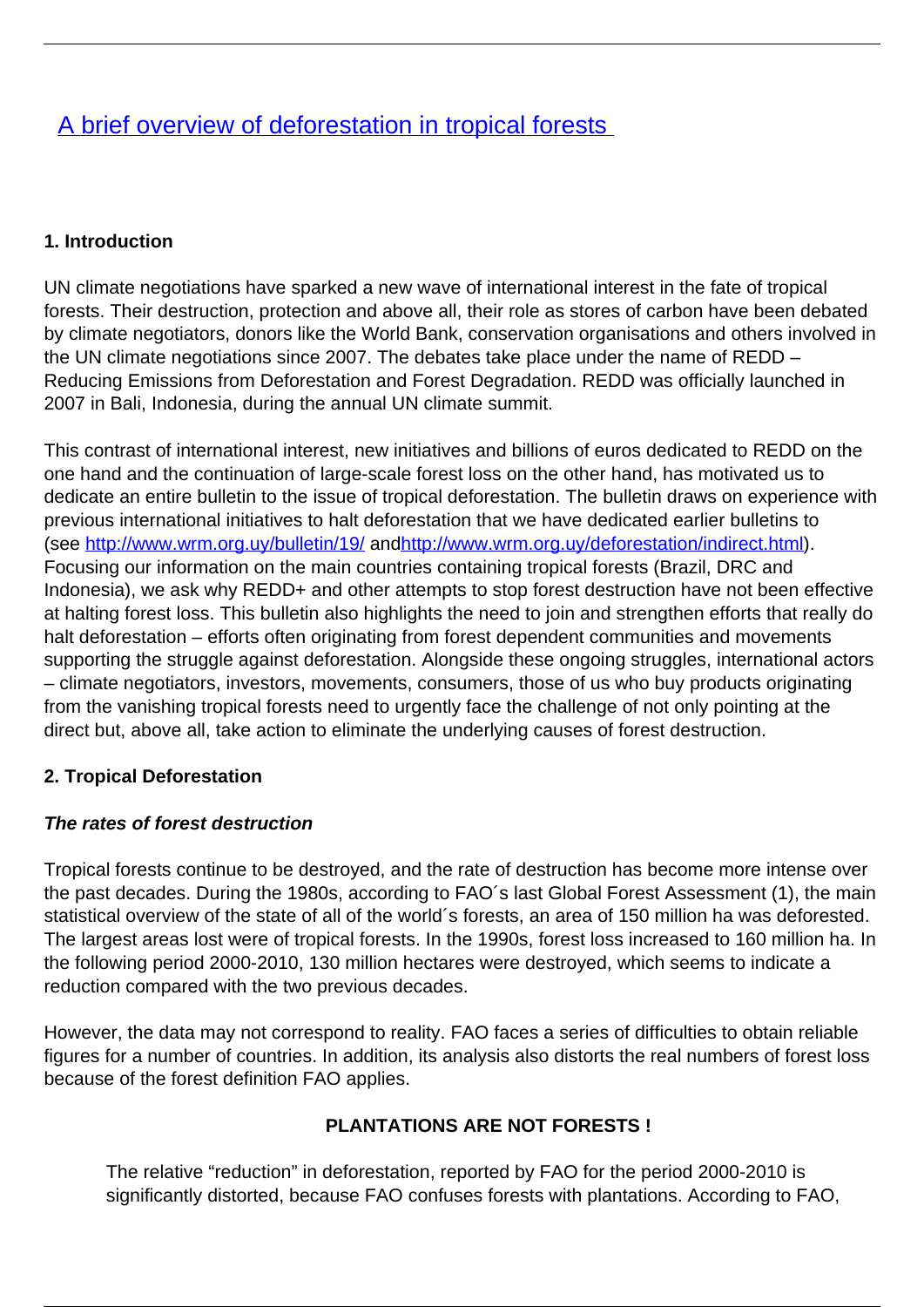about 50 million hectares of "forests" were "planted" between 2000 and 2010, often as largescale industrial tree monocultures. For FAO these plantations alleviate actual forest loss. For FAO there is no net ´forest loss´ when for example in Indonesia, a primary, extremely biodiverse forest, home to forest peoples, is destroyed and the area planted with an acacia monoculture plantation that expels people, does not benefit them otherwise and reduces biodiversity. WRM and other organizations have been campaigning for years saying that largescale monoculture tree plantations are not forests. Nevertheless, FAO insists on its flawed definition that uses the presence of trees as the basic criterion. (2)

However, the FAO figures do provide a rough idea of the dimension of tropical forest loss as well as trends in deforestation. In the period 2000-2010 in the three continents/regions with most of the tropical forest - the Amazon basin, the Congo basin and South and Southeast Asia - net loss in forest areas has been biggest in South America and Africa, with 40 and 34 million ha respectively, followed by South and Southeast Asia where 6.8 million ha of forest were destroyed, most of it in Indonesia.

At the level of individual tropical forest countries, Brazil leads the list of deforestation in the period 2000-2010 with 28 million ha of net forest loss, followed by Indonesia (5 million ha), Nigeria (4.1 million ha), Tanzania (4 million ha), Zimbabwe (3.3 million ha), DRC (3.1 million ha), Myanmar (3.1 million ha), Bolivia (2.9 million ha) and Venezuela (2.9 million ha). FAO data also confirms that mangrove forests continue to disappear rapidly, with a global area that decreased from 16.1 million ha in 1990 to 15.6 million ha in 2010. Indonesia, Australia, Myanmar, Madagascar and Mozambique are mentioned as the countries with the biggest net loss of mangrove forests, with figures likely to be higher than recorded due to the aforementioned limitations of the FAO´s data.

Looking specifically at the category of "primary forests", it was again South America where the loss was biggest during 2000-2010: 29.6 million ha. The five countries that reported the biggest loss worldwide of primary forests in the past 20 years are Brazil, Gabon, Mexico, Papua New Guinea and Indonesia.

#### **Direct causes of deforestation**

The most important direct causes of deforestation are quite well known. These include logging, the conversion of forested lands for agriculture and cattle-raising, industrial tree plantations, urbanization, mining, oil and gas exploitation, hydroelectric dams and industrial shrimp farming. Some common characteristics of most of these activities are that they often, but not always, take place on a large scale, are promoted by corporations, and driven by an industrial export-oriented demand and often involve human rights violations. Other direct causes of deforestation include air pollution, phenomena related to extreme climate events and climate change, as well as fires. There has been a tendency in official documents on deforestation to downplay the aforementioned causes or even awarding companies for new ´sustainable´ initiatives, while highlighting ´slash and burn´ or shifting agriculture, practiced by small-scale farmers, as one of or even the major cause of forest loss. The focus on 'slash and burn' agriculture often goes hand in hand with highlighting phenomena like poverty, population growth and demographic pressure as main contributors to forest loss.

Stressing the direct, more visible causes of deforestation is highly problematic, because it does not show the sometimes different drivers that are behind such causes. In the case of agricultural activities in forests, on the one hand farmers or communities tend to settle and clear a patch of land when they are forced to migrate and/or survive in such a way because of migration programs, creation of settlement, wars, government policies that promote privatization of common lands – lands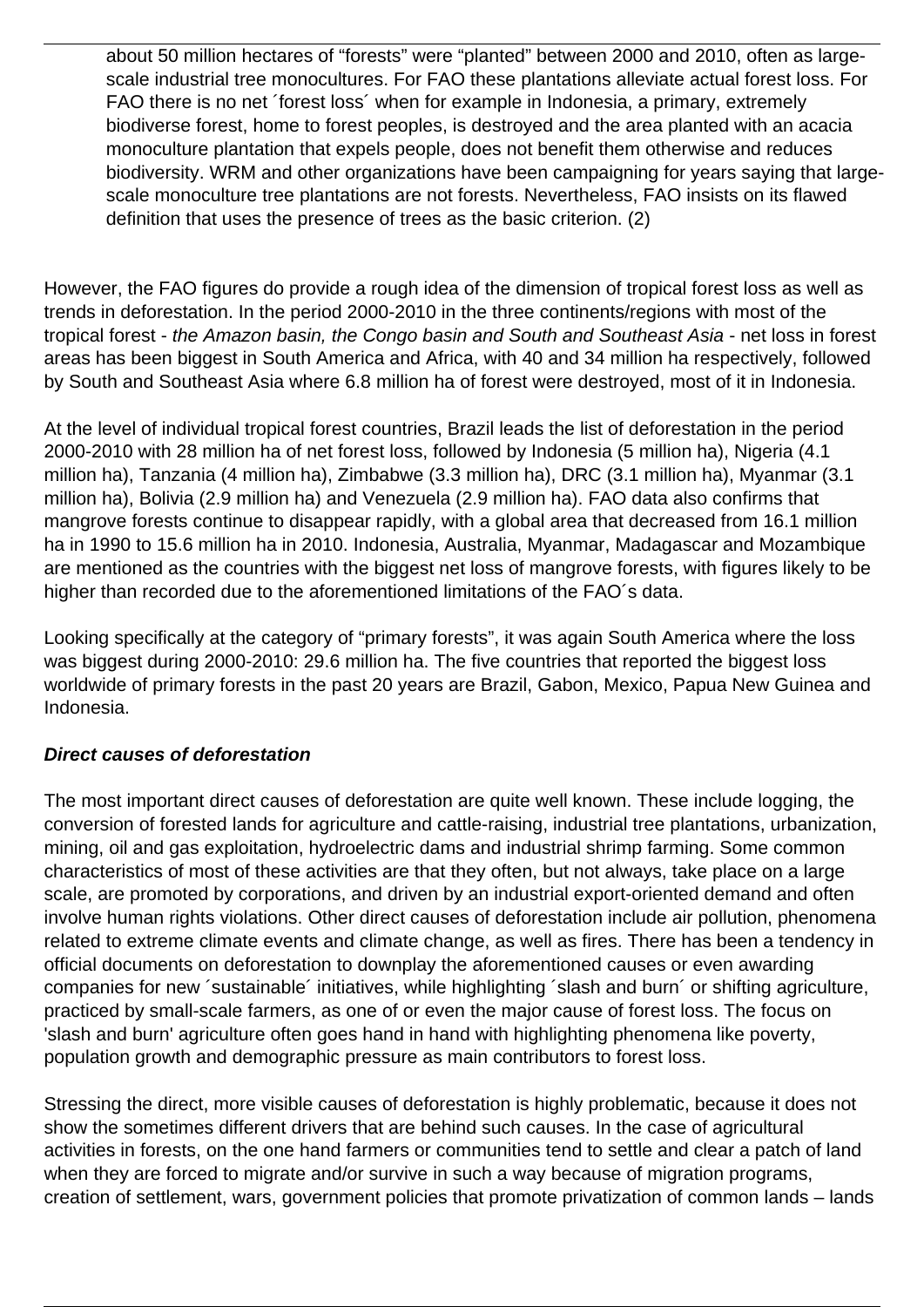that are already used by people. Such agricultural practices tend to lead to rapid soil degradation as most soils in tropical forests are too poor to sustain conventional agriculture. Consequently, the farmer is forced to clear another patch of forest after a few years. The degraded agricultural land is often used for a few more years for cattle raising (3). However, these agricultural practises should not be thrown into the same pot as traditional shifting cultivation systems used and refined by forest dependent peoples the world over for many generations, guaranteeing their food sovereignty. In these agroforestry systems, forest peoples practice a form of shifting cultivation that does not put at risk the survival of the forest on which they depend.

#### **Underlying causes of deforestation**

Over the years, countless initiatives, mostly focused on conservation efforts, have been undertaken to reverse the deforestation trend. Yet, they have had little success, and it has been generally agreed that this is due to the fact that these initiatives focused on the immediate causes of deforestation, while neglecting the underlying causes. These underlying drivers of deforestation are multiple, interrelated, less easily visible, and often little discussed and understood.

By the end of the 1990s, NGOs succeeded to put on the agenda of the UN Intergovernmental Forum on Forests (UNFF) a process to identify the underlying causes of deforestation. With case studies and seven regional workshops with NGOs and representatives of forest communities participating, as well as one global workshop, the main underlying causes of deforestation and actors were identified. (4)

These causes, often inter-related, were organized around the following headings (here we include some of the main causes mentioned under each issue):

- land tenure; deep-rooted social structures in tropical forest countries result in inequalities in land tenure, resulting, on the one hand, in a lack of recognition of land rights of communities and, on the other hand, in the privatization of forests for large-scale (corporate) land owners;

- resource management: the policies, explicit and implicit, and development plans for forest areas including governance and political issues; unequal access to resources and resource management; lack of recognition of multiple values of forests;

- trade (especially related to international trade and trade liberalization): closely linked to the unsustainable consumption pattern that drives unsustainable extraction practices and other ´development´ activities in forest areas; it provides a strong incentive for export-oriented activities and short-term profit-making instead of long-term sustainability;

- international economic relations: related to the macro-economic model, including structural adjustment programs, the creation of external debt and debt-finance and the lack of regulation of transnational corporations;

- social exclusion: discrimination against indigenous peoples, subsistence farmers and poor people in general; this issue/cause is often seen as a consequence of the aforementioned issues and causes.

In general, it can be said that many of these factors – to different degrees depending on each country - are still valid, even after almost one and a half decades.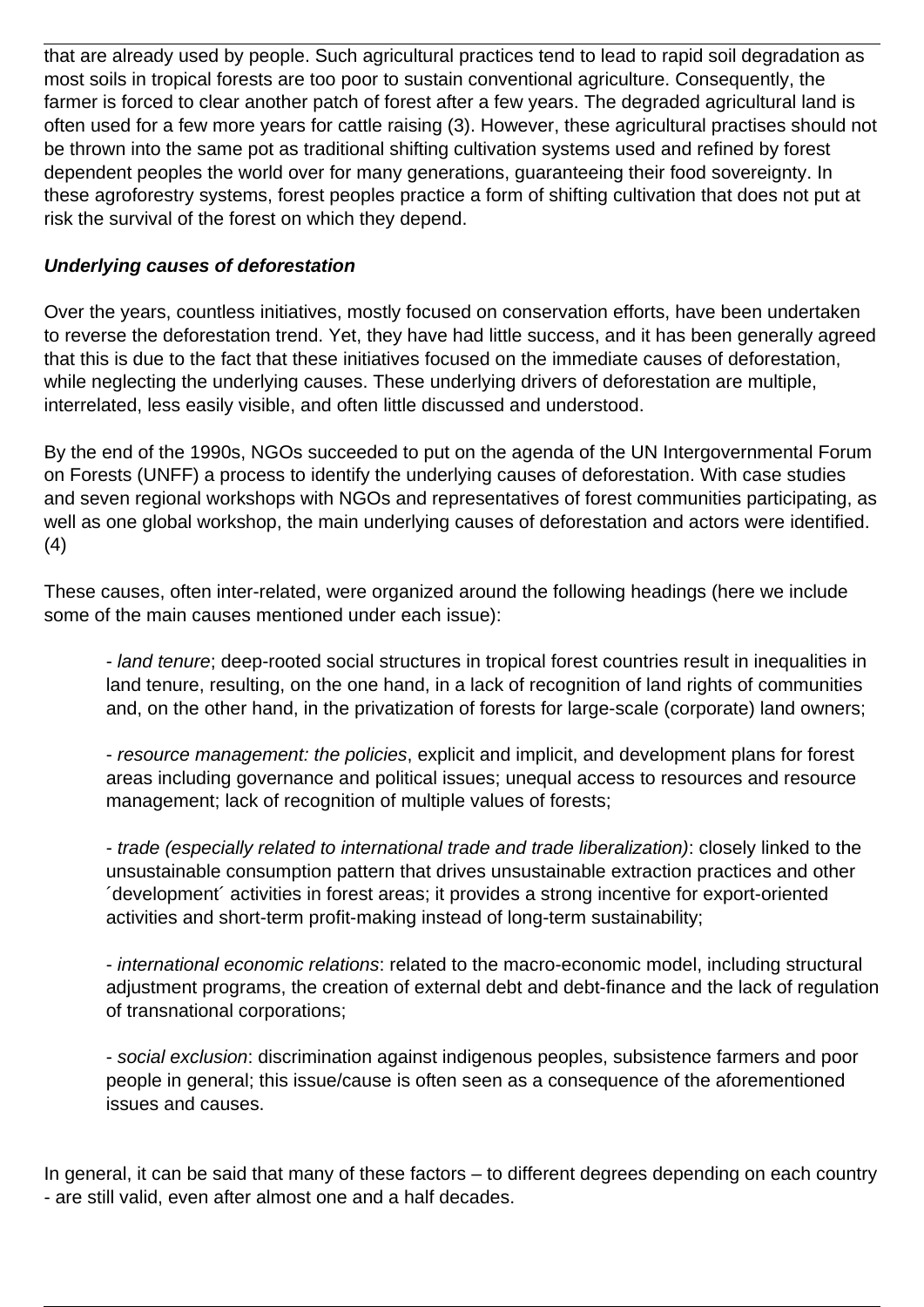#### **REDD+ and deforestation**

International interest in tropical forests was high in the early 1990s, with international NGO campaigns and one of the largest international programmes to halt deforestation in a tropical country – Brazil - launched at the Earth Summit in 1992: PPG7, the Pilot Programme financed by the G7 countries and aimed at tackling deforestation in the Brazilian Amazon. Although this programme laid the ground for, for example, the satellite monitoring that Brazil uses today to track deforestation, it also laid the ground for a territorial reorganization, ensuring the commodification and future appropriation and privatization of nature. (5)

International attention dwindled in the first half of the next decade. REDD has certainly revived this international interest since it was officially launched in 2007, and later expanded to REDD+, with the + indicating that forestry activities and agriculture are also included in the concept. So, has all this effort put into REDD+ for forests and even for "blue carbon" REDD+ for mangrove forests, the pledge of Northern governments to contribute US\$ 7.7 billion (6), the renewed attention itself for forests internationally, resulted in reduced deforestation or at least a reversal of the current trend?

Although FAO figures on deforestation indicate a trend of 'reduction' in net forest loss in the decade 2000-2010, especially thanks to Brazil and Indonesia, recent reports from**Brazil** and the bigger Amazon region suggest that deforestation is increasing again. According to data from the Brazilian research institute IMAZON, the deforestation rate in December 2012 increased for the fourth consecutive month; comparing the last 5 months of 2011 with the identical period in 2012, data show a duplication of forest loss. (7)

Although more evidence is needed to speak of a consolidated trend, researchers mention some factors that could explain this very recent increase in deforestation:

- the decentralization to states and municipalities of the control of deforestation activities has led to the closure of federal enforcement posts, which often were the only real obstacles for logging companies. This decentralization will likely make application of the forest code more difficult;

- other factors stimulating deforestation are the Brazilian state policy of promoting and funding largescale infrastructure and energy projects, for example, the Belo Monte dam (8), as well as the advance of sectors like mining and agribusiness in the region.

In addition, the new forest code itself, officially approved in 2012, was heavily contested by civil society and scientists in Brazil, among others because it will make deforestation legal in certain places where it was illegal to deforest before. For example the code reduces in certain cases the size of the legal forest reserves, as well as of the permanent preservation areas that protect streams and rivers.

Another recent report, published by the Amazon Network for Socio-environmental Geo-Referenced Information (RAISG (9)) in December 2012, analyzed deforestation in the whole Amazon basin. It identified 6 factors representing the main threats for the Amazon´s near future: road projects, oil and gas extraction, hydro dams, mining, fires and logging. It reports that 1.1 million km2 – 15% of the whole Amazon region - of the Amazon is occupied by oil and gas extraction projects and plans while mining projects and plans occupy 1.6 million km2 or 21% of the Amazon; it also reports the existence of 417 hydrodam projects, including existing and planned ones (10). The study warns that if the detected threats continue advancing, "nearly half of the Amazon forest could disappear."(11)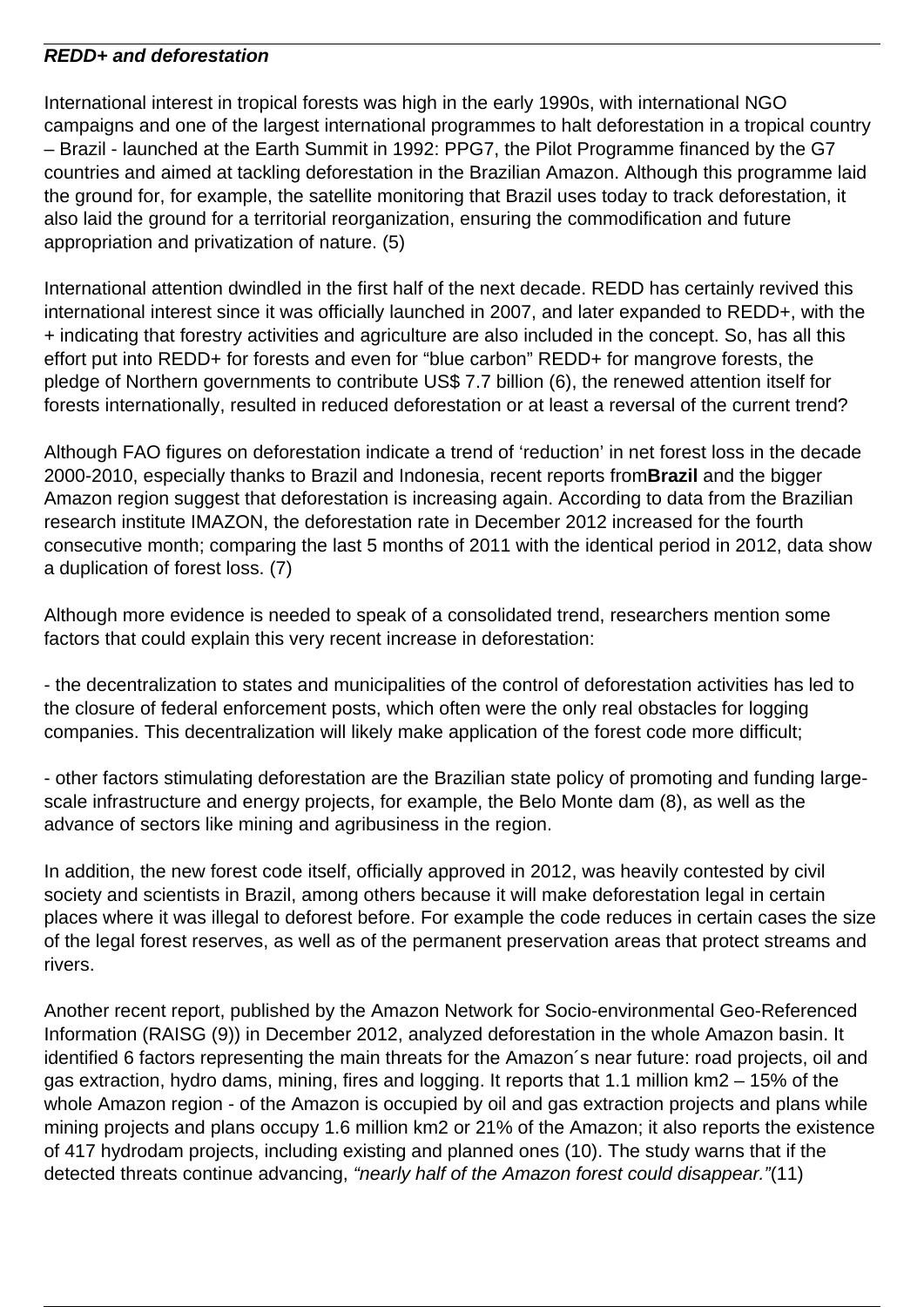The same trend of increasing pressure on tropical forests, including overlaps of large-scale concessions for different activities, is visible in **Indonesia** where, as in Brazil and according to FAO figures, deforestation has decreased over the past decade (2000-2010). However, the reality is likely to be different with environmental groups like WALHI having documented a huge quantity of concessions given to oil palm, industrial tree plantations and coal mining companies, putting the Indonesian forest more at risk and occupying most of the tropical forest areas in the country. For example, in South Sumatra about 66% of the area has been taken over by oil palm, sugar cane, acacia and rubber tree companies. In Central Kalimantan, 78% of the territory has been allocated in concessions, most to oil palm companies but also for mining.

In 2011, the Indonesian government announced a 2-year moratorium on new concessions in forests. But the moratorium has been severely criticized as ineffective by NGOs, first of all for including only primary forests and peatlands while excluding existing concessions, even those that are at the very first stage of the process of implementing their projects for the forest areas conceded. Moreover, soon after the announcement of the moratorium, the amount of land allocated for timber and pulp plantations was more or less doubled, and the moratorium has loopholes for mining activities and some energy and food crops (12). According to Kiki Taufik of Greenpeace Indonesia: "In Kalimantan, most of the destroyed forest was in regions where coal concessions were already granted (..)".(13) A general problem is also that the overall efficiency of the moratorium is difficult to measure because of a lack of reliable deforestation statistics.

In a recent press release a coalition of NGOs claims: "Indonesia's forest is shrinking fast each year while local governments are undermining the moratorium by redefining large areas of forest to nonforest so that they are not protected by the moratorium, as well as planning or permitting huge food and agriculture developments." (14) Besides, more licenses are issued in (natural) forests for utilizing them as "production forests" for timber extraction. And the increase in oil palm area from 7.3 to 9.1 million ha between 2010 and 2012 is another indicator that deforestation still continues. (15)

The aforementioned coalition of NGOs also shows that the REDD+ strategy so far has failed to improve forest governance: "Meanwhile, the REDD+ National Strategy was prepared with an aim to improve Indonesian forest governance fundamentally and comprehensively. The preparation process was relatively transparent and has involved relevant stakeholders. It acknowledges that currently Indonesian forest governance is facing acute problems, which require extraordinary solutions, aside from 'business as usual' measures. However, this strand of effort is also under attack".

The **DRC** is the country with most of the tropical forest in Africa, covering two third of the Congo Basin. With a rate of about 0.25% (world average 0.6%), deforestation in the DRC over the past two decades has been relatively less both in terms of area and rate of forest loss if compared to Brazil and Indonesia.

The DRC government announced a moratorium on new forest concessions in 2002. However, it has been criticized as ineffective by forest NGOs. A recent investigation by Greenpeace shows, for example, that industrial loggers are bypassing the moratorium by using artisanal permits, and working without any control or monitoring. (16)

The recent development of the REDD policy since 2007 of the DRC government has been mainly influenced by two studies that include analyses of causes of deforestation. The first study from the US-based Woods Hole Research Center, presented in 2007, concludes that "deforestation is above all determined by increased population density….mainly associated to the system of slash and burn agriculture". The study also cites firewood collection and small-scale charcoal production as drivers.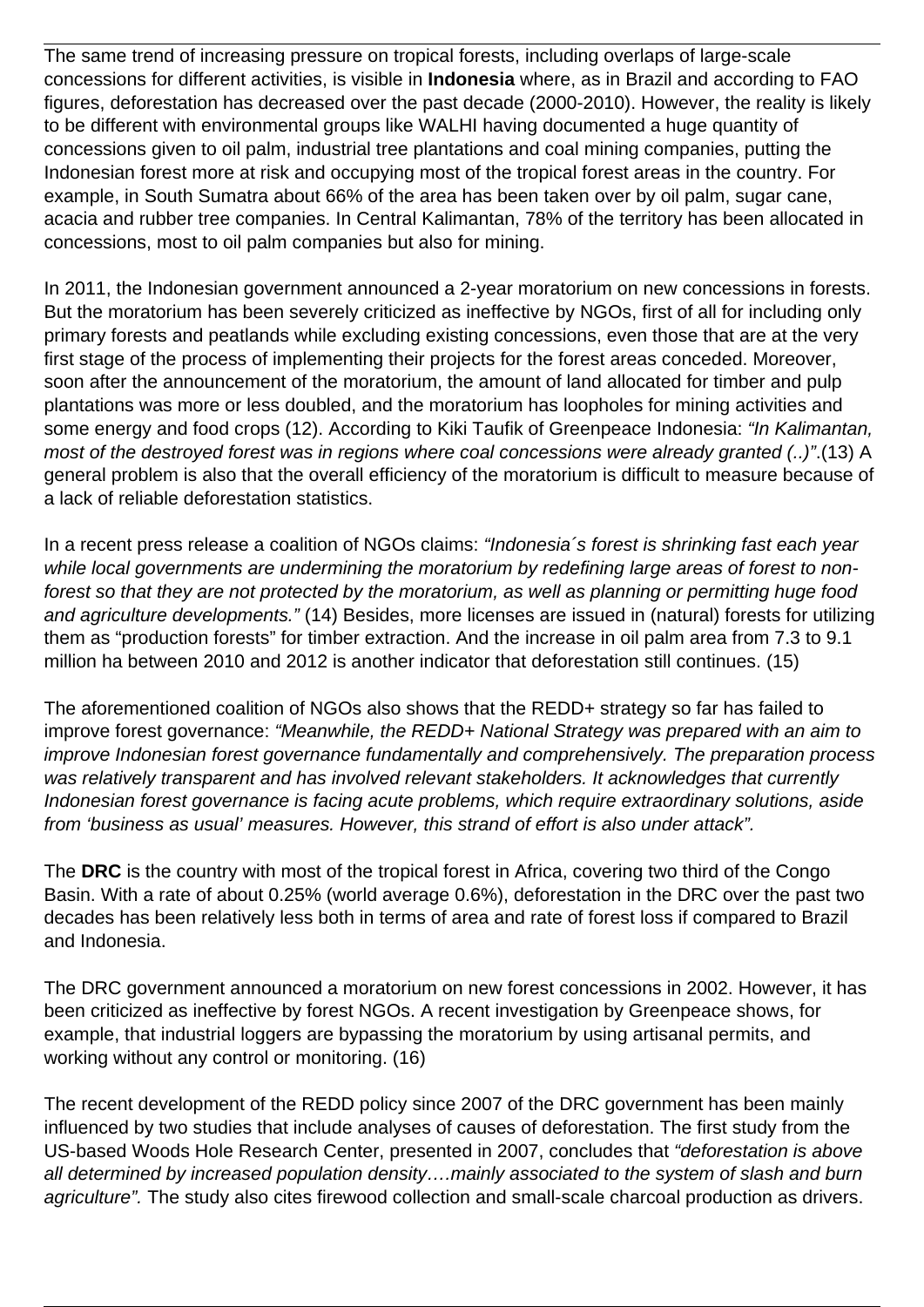The second report, by consultancy firm McKinsey, also points to the demographic pressure as the first factor to address in relation to deforestation.

Both reports have been heavily criticized by civil society organizations, including indigenous forestdependent peoples in the DRC, for pointing to local communities as primary drivers of deforestation and forest degradation while downplaying the notorious role of industrial logging. Greenpeace challenged the assumptions and analysis presented in the report of McKinsey and pointed out that in the most intact forests of DRC, the biggest threat is not shifting cultivation but industrial logging. Concession logging in these forests is causing forest degradation, a phenomenon affecting much larger areas than those affected by deforestation for subsistence use. (17) Furthermore, civil society organizations claim that the increased extraction of firewood has been caused mainly by the demand from the rapidly increasing urban centers. (18) Long-standing armed conflicts and the overall situation in DRC have caused, and continue to cause massive displacements and urbanization.

A new report on causes of deforestation and forest degradation in the DRC was recently published, elaborated by the civil society REDD Working Group on Climate in the DRC, in collaboration with FAO and with the assistance of the Belgian University of Leuven. It provides a qualitative analysis of deforestation and forest degradation in the period 1990-2005 based on interviews with "experts" and scientists in different DRC provinces, recognizing the existence of different stakeholders and forest ecosystems around the country. The study includes a table of causes of deforestation per province, as reported by the "experts" and scientists interviewed, concluding that shifting cultivation is the most mentioned direct cause and urban growth the most mentioned underlying cause of deforestation in the different provinces. To a much lesser extent, industrial logging and other activities are mentioned. However, the report does not show how each factor contributes to deforestation in quantitative terms. This seems to be the object of a second part of the study using remote sensing and field verification. (19)

# **Is REDD+ able to halt deforestation?**

REDD+ is about reducing deforestation, not halting it. Therefore, the scheme assumes that tropical forests will continue to be destroyed, just less so than now. In addition, are REDD and other related initiatives like the payment and trade of environmental services really able to protect better the world´s tropical forests?

Brazil and Indonesia, respectively number one and two in the list of countries with most forest loss in the 2000-2010 decade, are also key countries in various REDD initiatives. Yet, REDD plans in these countries say little about the large-scale direct drivers of deforestation such as industrial logging, agriculture, mining, oil and gas extraction, hydrodams and infrastructure that have driven large-scale deforestation. And, as the recent information presented in the previous section shows, these factors tend to continue driving deforestation in these countries. Furthermore, these different drivers linked to an export-oriented production, go hand in hand with promises of ´development´ and ´progress´, and promote other phenomena like internal migration and urbanization in and around these large-scale projects in the forest areas that drive deforestation even further.

This same set of large-scale drivers of deforestation is expected to advance more and more in Africa, too. For example, in the DRC, the government – citing the McKinsey report - projected in 2009, that based on World Bank and IMF economic growth projections for the country large-scale activities like mining, oil and gas extraction and industrial agricultural activities in a ´business-as-usual´ scenario for the period 2010-2030 will result in 12-13 million ha of forest loss. Although these institutions might have exaggerated these projections as they are in line with their neoliberal interests to promote large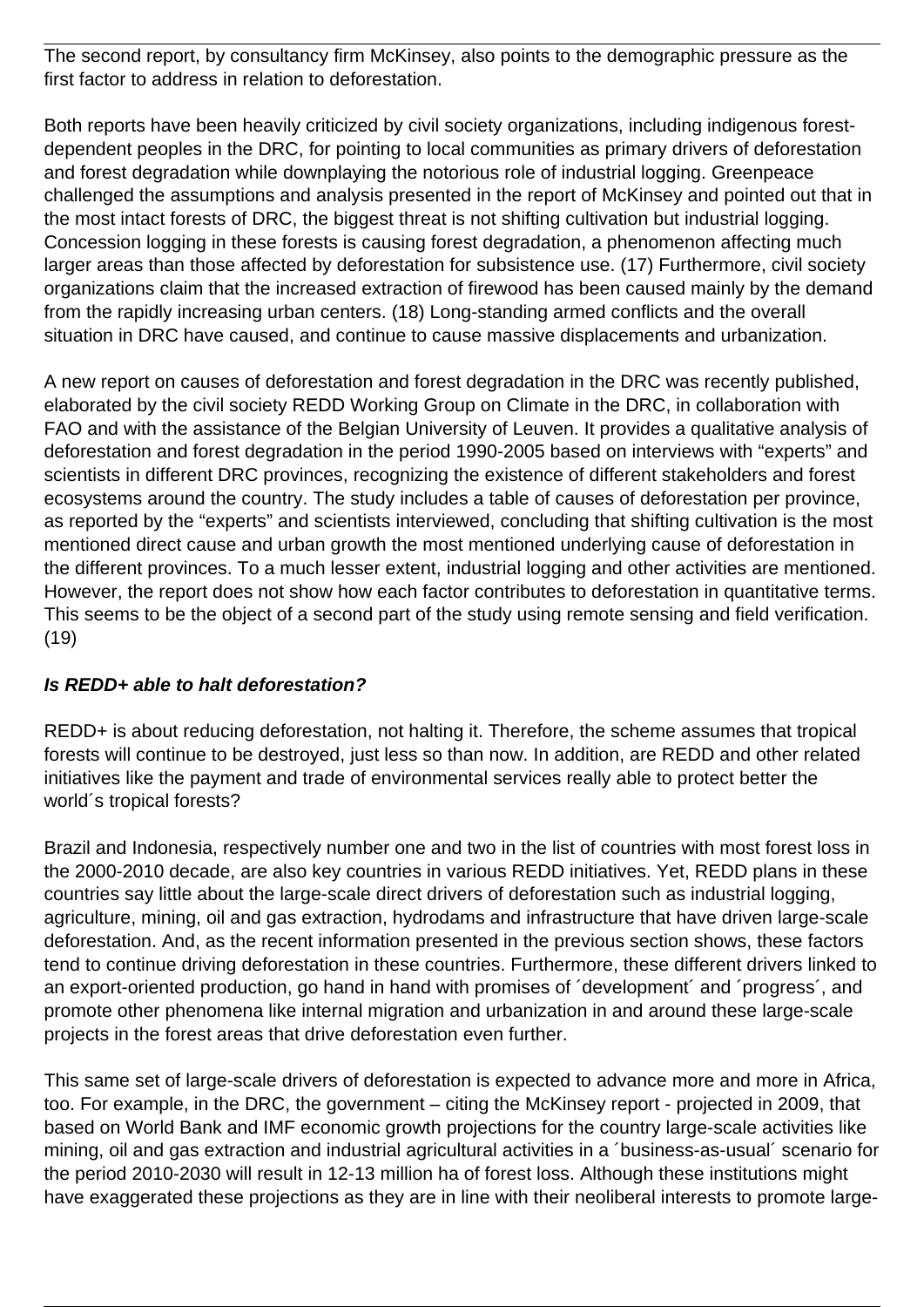scale private sector growth, should the projection become reality, the deforestation rate would become about 40% higher than it is today.(20)

The promise REDD+ is expected to fulfill in the DRC is then to prevent this increase in forest destruction and at the same time guarantee the economic growth and investments that were to be stimulated by the increased deforestation. The presented solution is to locate part of the large-scale activities in areas considered as ´marginal´, or to promote reforestation – which can include largescale monocultures – of already "degraded forests". The McKinsey report recommends, for example, afforestation programs on close to 7 million ha of lands and reforestation on 4 million hectares of "degraded forests". Development of large-scale industrial agriculture, mainly oil palm, is "recommended". 40.000 jobs are promised.

However, the McKinsey report and similar documents intended to prepare countries for REDD, ignores the experience from the contemporary process of land grabbing in Africa and other continents. That reality shows that companies have little interest in locating their plantations on "degraded" areas, among others because productivity is likely to be low in these areas. And it is difficult to find fertile land that is not already being used by local people.

For the McKinsey consultants, local communities and possible conflicts with them do not seem to exist. REDD country reports rarely address underlying causes of deforestation, and when they mention direct causes like industrial logging, their role is usually downplayed. The assumption of many REDD promoters (see box on "actors") is that large-scale activities that cause forest destruction can be made "sustainable", as simple as that.

#### **THE PRACTISE OF DECLARING ACTIVITIES THAT DESTROY FORESTS "SUSTAINABLE"**

Since the 1990s, most of the biggest global corporations active in forest destruction have committed to "sustainability goals", often also related to some sort of certification scheme. Many international palm oil companies, responsible for millions of ha of forest destruction in Indonesia and Malaysia, joined in the Roundtable of Sustainable Palm Oil (RSPO). Also, industrial shrimp farming, a main cause of deforestation of mangrove forests together with oil exploration, is now being promoted as 'sustainable' if it comes with a certificate. Oil and gas companies, having caused innumerous spills in the high-biodiverse forests of Ecuador, also increasingly claim to adhere to sustainability policies.

The biggest mining companies in the world set up the International Council on Mining and Metals.(21) Participating companies are committing to implement the so-called "Sustainable Development Framework": Companies will seek "independent' certification and report on 10 principles, including one that commits the mining companies to "Contribute to conservation of biodiversity and integrated approaches to land use planning". Industrial logging, too, has been "transformed" into a "sustainable" activity. Clearcut logging practices in primary forests were the main direct cause of forest loss in countries like Malaysia in the early 1990s. The practise was the focus of campaigns and calls for boycott of tropical timber in the global North already during the 1980s. Since then, so called "sustainable forest management" for timber production has been on the rise. FAO figures show that in 2010, about 1.6 million ha of forest already had some sort of management plan which according to FAO is an important step towards "sustainable forest management". FAO summarizes that "there is progress towards sustainable forest management at the global level". Yet forest loss continues largely unabated.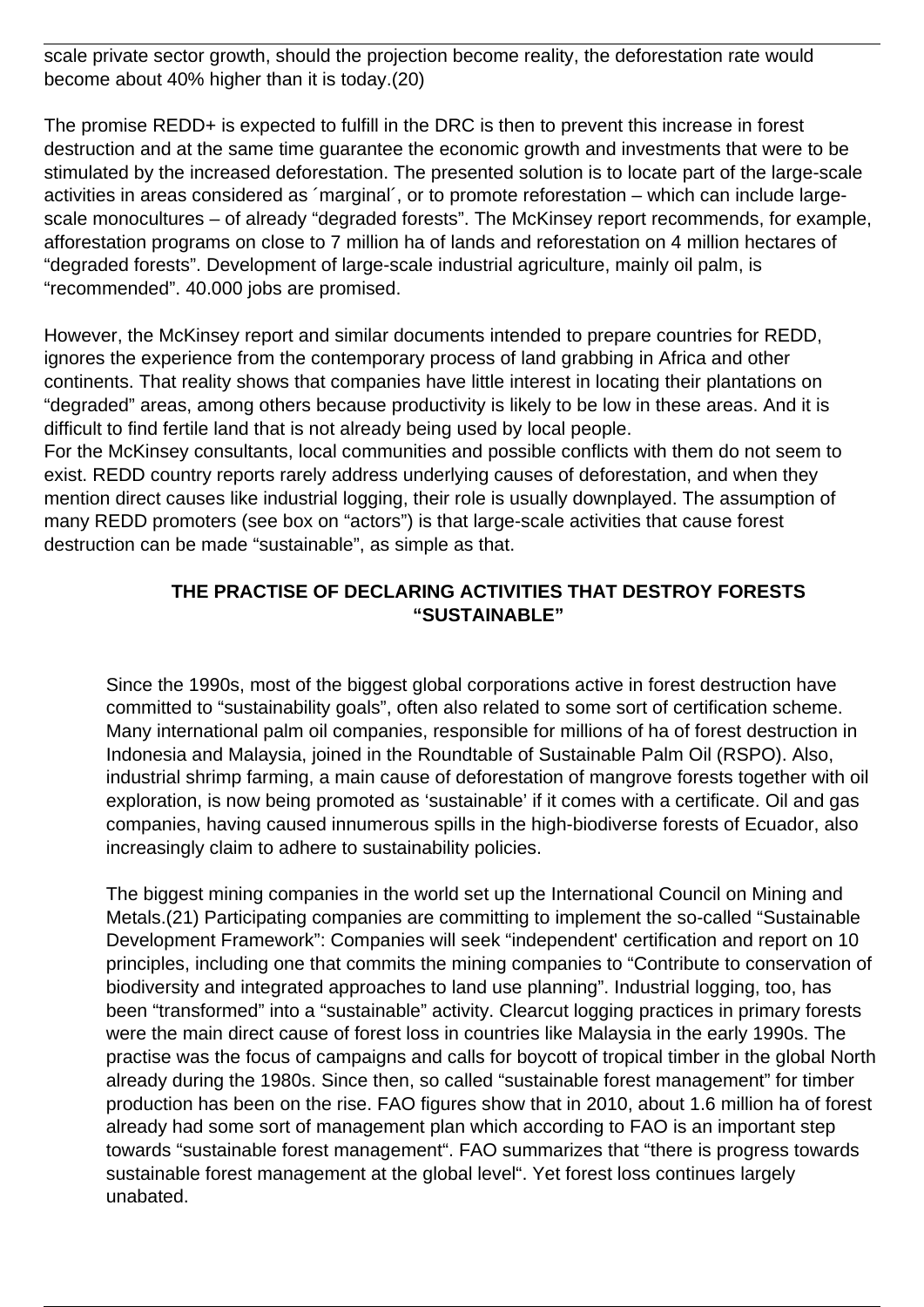Local communities complain about environmental damage caused by "selective logging" and violations and repression against them, including from companies claiming to practice ´"sustainable" logging. For example, Greenpeace has reported that SIFORCO, a subsidiary of the German-owned and Swiss based Danzer Group operating in the DRC, is involved in a severe social conflict in the Yalisika community that has included arbitrary arrests, rapes and beatings.

This happened years after Danzer was the first logging company in the DRC to get FSCcertification for its "sustainable forest management". SIFORCO is DRC´s second-largest logging company and a major producer and trader of hardwood timber. (22)The Brazilian state of Acre has been portrayed internationally as an example of sustainability and forest conservation. Yet, the quantity of timber extracted has increased about fourfold during the past decade of increased "sustainability", leading to serious forest degradation and environmental destruction as documented in recent reports. (23)

In summary, it appears that the 'polluter pays' principle has been transformed over the years in the ´polluter is certified and awarded´ principle.

# **A pattern of land grabbing and false solutions**

The aforementioned recent reports and statements from researchers and NGOs from the main tropical forest countries all show a pattern of land grabbing, of increased control of tropical forest areas in corporate, mostly private, hands.

On the one hand, transnational corporations are increasing their access to land through concessions that provide rights to forest destroying activities. These are also increasingly developed under a "sustainable" flag. The problem however remains that while individual activities may improve (but most often do not), the expansion of these activities will continue to destroy forests, exposing the futility of trying to address a problem of scale with qualitative changes at an individual project level. It is true that several measures can be taken in certain cases to mitigate some of the worst impacts, like technical improvements. However the overall trend of increasing extraction of natural resources and expanding large-scale monocultures for export to 'feed' the unsustainable and corporativedriven consumption model – an underlying cause of deforestation -, can only result in more and accelerated forest destruction in the near future and more conflicts with and problems for forestdependent communities.

# **THE EXPECTED INCREASE IN UNSUSTAINABLE CONSUMPTION**

If the industrialized countries of the global North maintain current patterns of consumption, and urban elites in the so-called "emerging" economies of the South follow the same trend, the UN Environmental Program (UNEP) predicts that by the year 2050, the global consumption of minerals, ores, fossil fuels and biomass will reach 140 billion tons annually, an amount three times bigger than today.(24) Roughly 70% of manufactured consumer goods in the European Union (EU) depend on metallic and non-metallic mineral substances that Europe is forced to import, often from tropical forest regions. Manufacturing a mobile phone, computer or TV screen requires between 40 and 60 different raw materials such as lithium, tantalum, cobalt and antimony, which are becoming increasingly difficult to acquire. The demand and prices for these substances are rising and will continue to do so. Friends of the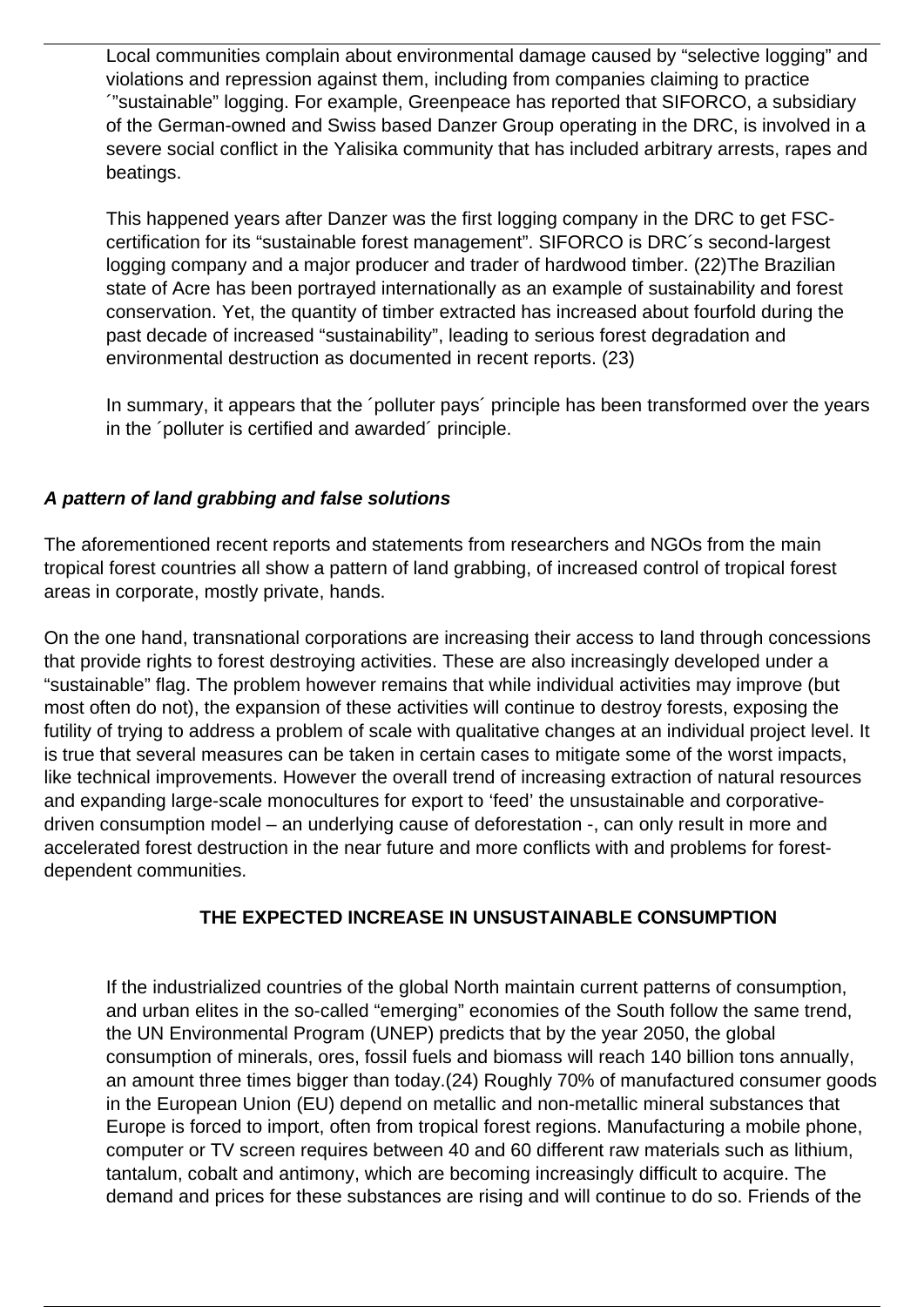Earth Europe showed, in another study, evidence of the dependence of the EU on both domestic land and indirect land use involved in the products traded to the EU. The land consumption is as much as 1.3 ha per capita in the EU, while countries like China and India use less than 0.4 ha per capita. 60% of the lands used for Europe´s demand for agricultural and forestry products come from outside the EU.(25) While few consumers in the EU are aware of this, the TNCs involved in the different sectors are perfectly aware of the tremendous profits they can expect from the combination of grabbing more lands for the expected increase in consumption, high prices and opportunities for speculation on financial markets.

On the other hand, areas are being grabbed to be transformed to protected areas as is the case with REDD+ projects. Many country reports on REDD+ propose a ´zoning´ for the tropical forests lands to define which will be the forest area to be protected and which forest will continue to be available for industrial and other activities. With land tenure issues, including the lack of recognition of land rights of forest peoples – an underlying cause of deforestation – generally neglected in the zoning proposals, such zoning will likely increase land and tenure uncertainty for forest peoples.

According to FAO, globally the forest area for conservation of biological diversity, mostly located inside protected areas, increased by more than 95 million ha since 1990, most of it in the period 2000-2010. Most of these areas were created in South America. The result has been conflicts with local communities. In several cases, local communities have been expelled, then needing to find a living elsewhere. While forest in the protected area may have been increased, migration of families who lost access to these now protected areas many times lead to more deforestation. Moreover, conservation projects of the REDD type, based on carbon storage, and supposed to function in future through carbon trading, will be linked to the continuation and even expansion of polluting activities elsewhere, in or outside tropical forest areas, mainly in the global North.

Therefore, often the same actors involved in forest destruction are involved in projects that aim to protect forests, for example through REDD+ projects.

# **ACTORS INVOLVED IN BOTH DEFORESTATION AND REDD+ ACTIVITIES**

Although REDD+ in its name is about reducing deforestation and enhancing carbon stocks in forest areas, the idea of the REDD+ promoters is to make the mechanism function through carbon markets which introduces a totally different idea: the idea that by protecting forests in one place, a company is able to destroy forest elsewhere or otherwise pollute the environment through industrial extraction or production. The REDD+ project is used to compensate for that destruction elsewhere. This explains why actors behind REDD are not only involved in conservation efforts but also in forest destruction.

For example, a Greenpeace report shows how the World Bank has played a crucial role in supporting the DRC government to develop its REDD+ strategy but it has equally played a leading role in the development of forest policies in the DRC that have privileged the industrial logging sector and caused deforestation. (26) The World Bank has also been actively supporting tropical forest countries in implementing other policies and activities that cause forest loss.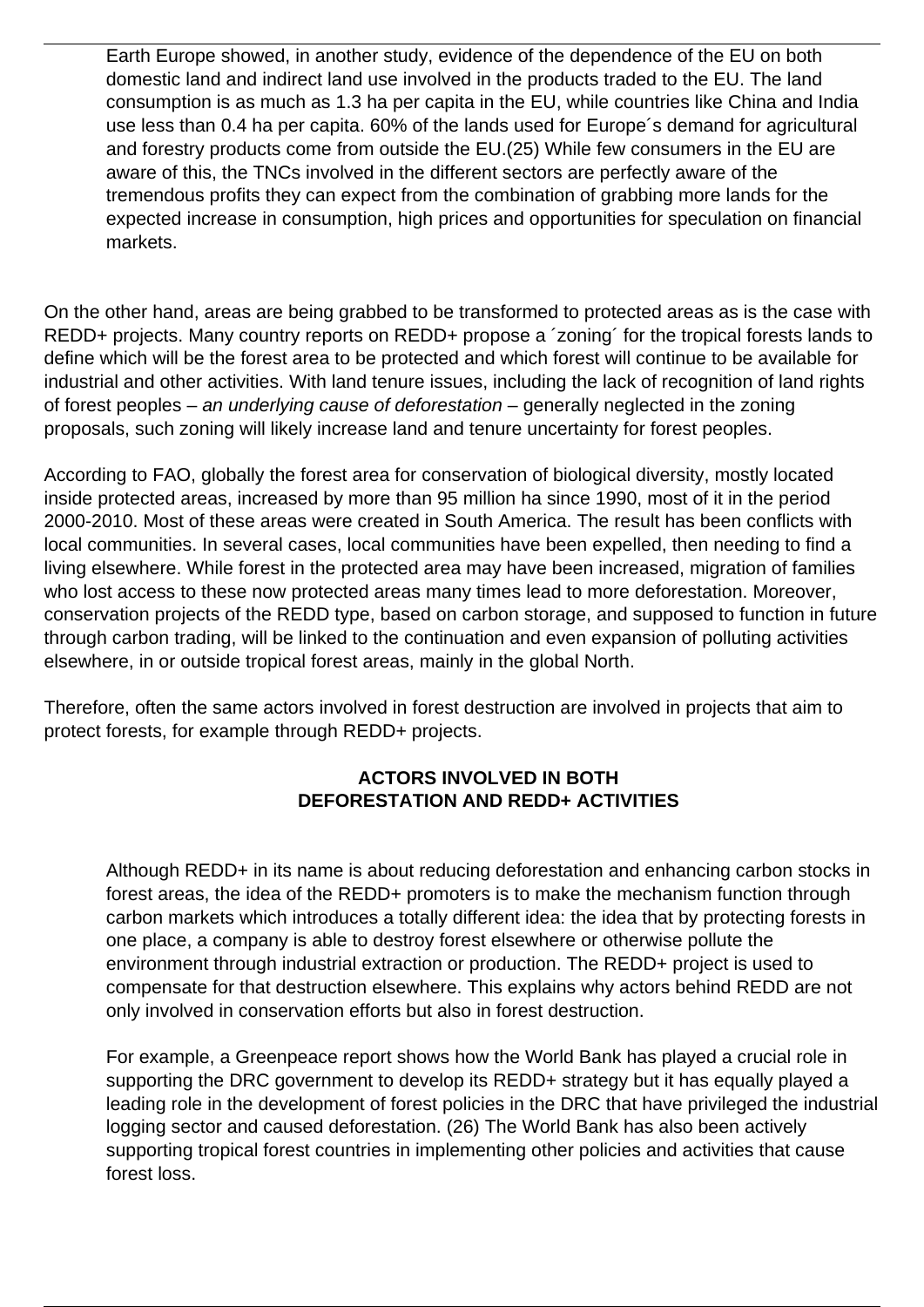Transnational corporations are increasingly involved in conservation efforts, while continuing to destroy forests and pollute the environment with their extractive activities. For example, in Indonesia, where mining is a direct driver of deforestation, several large mining companies invest in conservation projects. (27) Rio Tinto, one of the main global mining companies, said that it hoped to use REDD, "as an economic tool to offset Rio Tinto's carbon footprint and to conserve biodiversity". BHP Billiton, another global player, is one of the founding members of the Kalimantan Climate Forest Partnership (KFCP) in Indonesia, a REDD+ project causing many problems for local communities. (28) The company has a 335,000 hectare coal mining concession in Maruwai, Central Kalimantan, and plans to expand its iron ore mining operations.

Other actors in this group are donor governments like Norway. Norway has committed to invest US\$ 1 billion in both Brazil and Indonesia to reduce deforestation while at the same time, its state pension fund have invested in palm oil companies involved in converting forests into monocultures. (29)

Financial market institutions are also important actors that both invest in destructive industries, as they always did, but are also keen to invest in forest carbon projects as a new business opportunity. About 50 financial companies like Merryl Linch, Standard Bank and JP Morgan are organized in the Carbon Markets and Investors Association, according their web site "promoting efficient market solutions to combat climate change". (30)

Also big conservation NGOs like WWF involved in setting up REDD pilot projects, are keen to ´help´ corporations in making their destructive activities ´sustainable´ and/or ´certified´. Conservation International and The Nature Conservancy also are involved in several similar initiatives.

Other initiatives specifically on certification should also be mentioned. FSC has been certifying millions of hectares of industrial tree monocultures as 'sustainable´, in spite of all the negative impacts of these plantations, reported by local communities. By doing this it has strengthened the position of the companies that own these plantations. FSC is also increasingly involved in REDD and carbon offset activities, and several companies involved in tree carbon projects use the FSC certificate to secure carbon certification and sell their carbon credits.

All these actors are key actors, with the UN at the forefront, that defend the so-called "green economy", presented as a "win-win" approach that tackles both the economic-financial and environmental crises, by redirecting investments to so-called "natural capital", as well as new, supposedly clean technologies (such as those based on biomass) and the "carbon market", as well as the trade in "environmental services" in general. (31)

#### **Conflicts and resistance**

The increasing land grabbing in forest areas for both destructive and protective (REDD) activities is resulting in less and less space for forest peoples and forest-dependent communities.

In the aforementioned study of RAISG (32) on deforestation in the Amazon basin, a series of maps of the different main threats (road projects, logging, mining, oil and gas, hydrodams, and fires) were developed and compared with maps of indigenous areas. The study shows that 95% of the lands of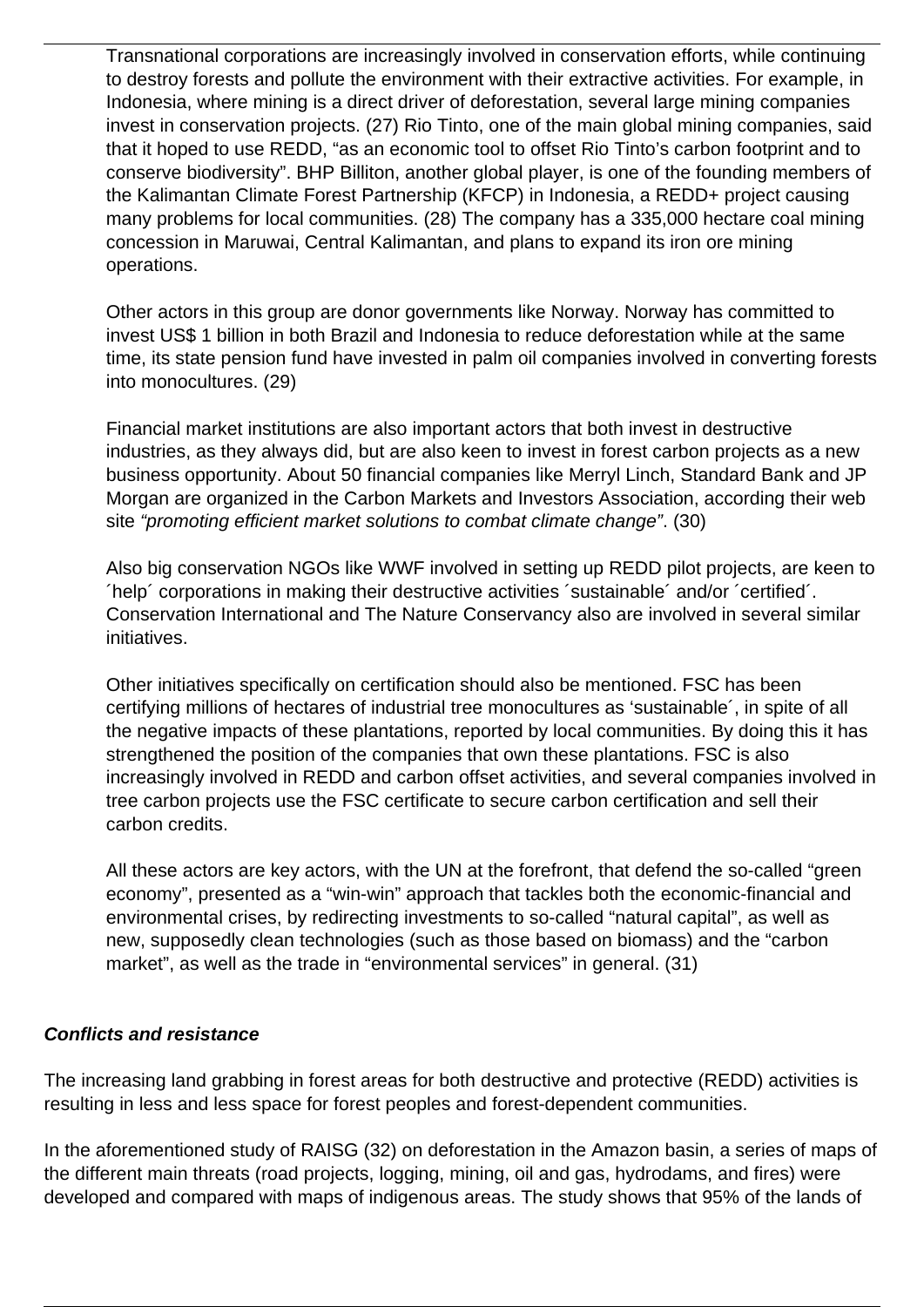the nearly 400 indigenous peoples in the region are affected by one or more of these threats. (33) Figures of the study show, for example, the existence of 96 thousand km of roads in the Amazon of which 9,5 thousand km run through indigenous territories.

In Indonesia, a coalition of NGOs point out that "The National Forestry Council (DKN) records ongoing forest management conflicts in 19,420 villages in 33 provinces throughout Indonesia, as shown in cases like Mesuji, Senyerang and Pulau Padang. The total area in dispute is the highest compared to other agrarian sectors, covering more than 1.2 million hectares (HuMa, 2012) (34) ". Up to 2012, the NGO WALHI had received complaints and supported communities in 113 cases of land grabbing by companies that led to the criminalization and arrest of 147 people. In addition, WALHI received 66 reports of intimidation and violence, not to mention the shooting of 28 people and death of 10 people including women and children in a conflict over palm oil plantation. (35)

In the Eastern DRC, a case study of a REDD+ pilot project developed by Conservation International and funded by the Disney Corporation shows that this REDD+ project strengthens a type of nature reserve that strips local communities of their customary rights. Therefore, communities from the Kisimba-Ikobo Primate Reserve have been opposing the project that further complicated the struggle for their customary rights over their territory, as well as their right to manage the forests they depend on.

Initiatives that try to address issues like the lack of recognition of territorial rights of forest and forestdependent peoples and poor forest governance - underlying causes of deforestation - and that also try to involve in a meaningful way local advocacy groups and forest communities, face many difficulties to make progress. An example is the FLEGT initiative [\(http://loggingoff.info/](http://loggingoff.info/)).

#### **FLEGT**

Illegal logging, practiced in most of the tropical forest countries, has a devastating effect on communities and biodiversity, while the extracted timber and wood-based products are unwittingly bought by consumers and companies in consumer countries like in Europe, which makes illegal logging financially viable and undermines efforts to deal with the issue.

The Forest Law Enforcement, Governance and Trade (FLEGT) and especially the Voluntary Partnership Agreements (VPA) between wood producing countries in the South and the European Union (EU) are initiatives that aim to ensure that wood sold in the EU can be shown to be legal. The EU FLEGT initiative aims to tackle root causes of illegality, which include lack of clarity about land rights, corruption,and the excessive influence of the timber industry over forestry policies and legislation.

One of the main positive results of this process up to now is the strengthening of the role of organized civil society in forest policy making in tropical forest countries where these VPAs have been negotiated. However, one of the main concerns is the slow implementation process once VPAs have been signed. An effective Legality Assurance System (LAS) in the countries that export the timber is an essential part of the VPAs. Yet, putting functioning systems in place that reliably tracing the tree from its place in the forest until the export harbor, is proving a difficult task.

While the VPAs aim at addressing illegality of timber trade in the exporting country, the EU Timber Regulation (EUTR) is a legislation that focuses on the trade of timber into the EU. The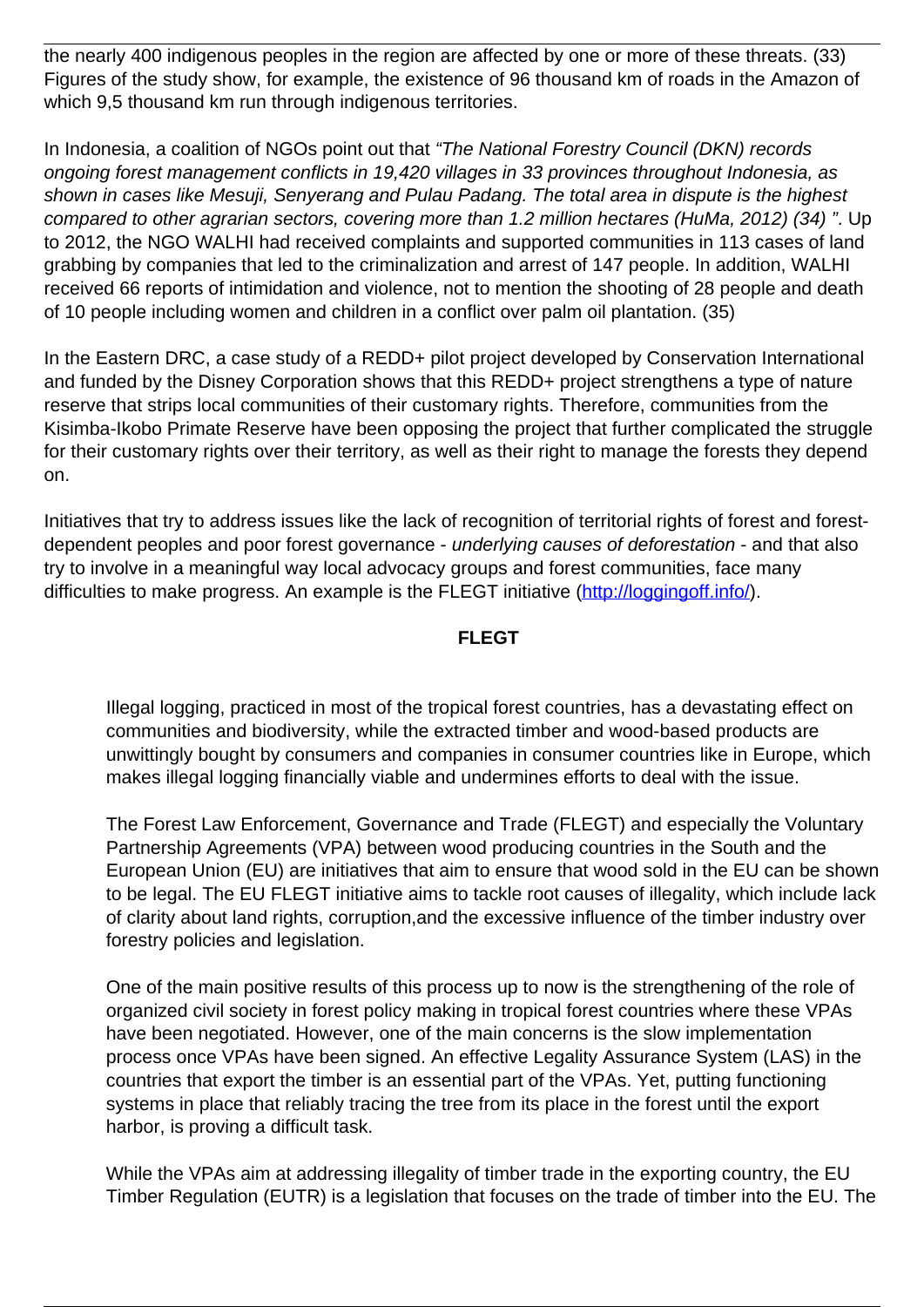EUTR has become operational on 3 March 2013; it defines that from that date onwards all operators that put illegally sourced timber on the EU market can be prosecuted. If FLEGT is to truly reduce illegal logging, effective implementation of the EUTR will be key. But there are fears that EU countries may not be ready to actually implement the legislation and that illegally sourced timber will continue to enter the EU market. (36)

## **3. A renewed call to stop deforestation**

#### **Who benefits from forest conservation?**

#### - Forest-dependent peoples

Forest-dependent communities are the first and main group to benefit from an end to forest destruction. A Pygmy indigenous leader from Eastern DRC states that "The forest and the indigenous peoples could be described as inseparable friends. The life of a pygmy depends 100% on the forest because the forest is our home 'par excellence'. I can state that without the forest, there can be no life for indigenous peoples". (37)

With the trend of increased land grabbing in forests, both for destructive extraction and for "protection" activities, the struggle of most of the forest-dependent peoples to defend their customary land rights has become harder. In spite of the progress made at the international level in terms of legislation, at the national level still much has to be done for international agreements to translate into recognition of forest peoples' rights.

In Indonesia and DRC, indigenous peoples land tenure rights are still not officially and widely recognized. Meanwhile, in countries like Brazil with several direct causes of deforestation putting pressure on forest areas including indigenous lands, the present trend is one of more violation of indigenous land rights as well as legal attempts pushed by conservative sectors in the parliament and judiciary to review constitutional rights of indigenous and traditional peoples, so that the access to natural resources for private interests in these communal areas is facilitated.

# **INDIGENOUS PEOPLES IN VOLUNTARY ISOLATION**

Most people are unaware of the existence of indigenous peoples who wish to maintain isolated from the world we live in or, as is sometimes the case in the Amazon, have historically sought isolation by using forms that enabled them to maintain distance from the outside world or even from other indigenous peoples that have a regular contact with the outside world.

The wish to live in voluntary isolation is often a chosen option, based on violent or otherwise negative experiences with invasions of their territories in the past. However, it has been increasingly difficult for these peoples to maintain their isolation. The process described in this bulletin of increased grabbing of forest areas, further put at risk the continued voluntary isolation because most often the areas where these peoples still are able to survive on this planet and maintain their mode of living are the very areas targeted by land grabbers.

Increasingly, peoples living in voluntary isolation are being harassed and attacked by activities that at the same time destroy the forest on which they depend, and also it has been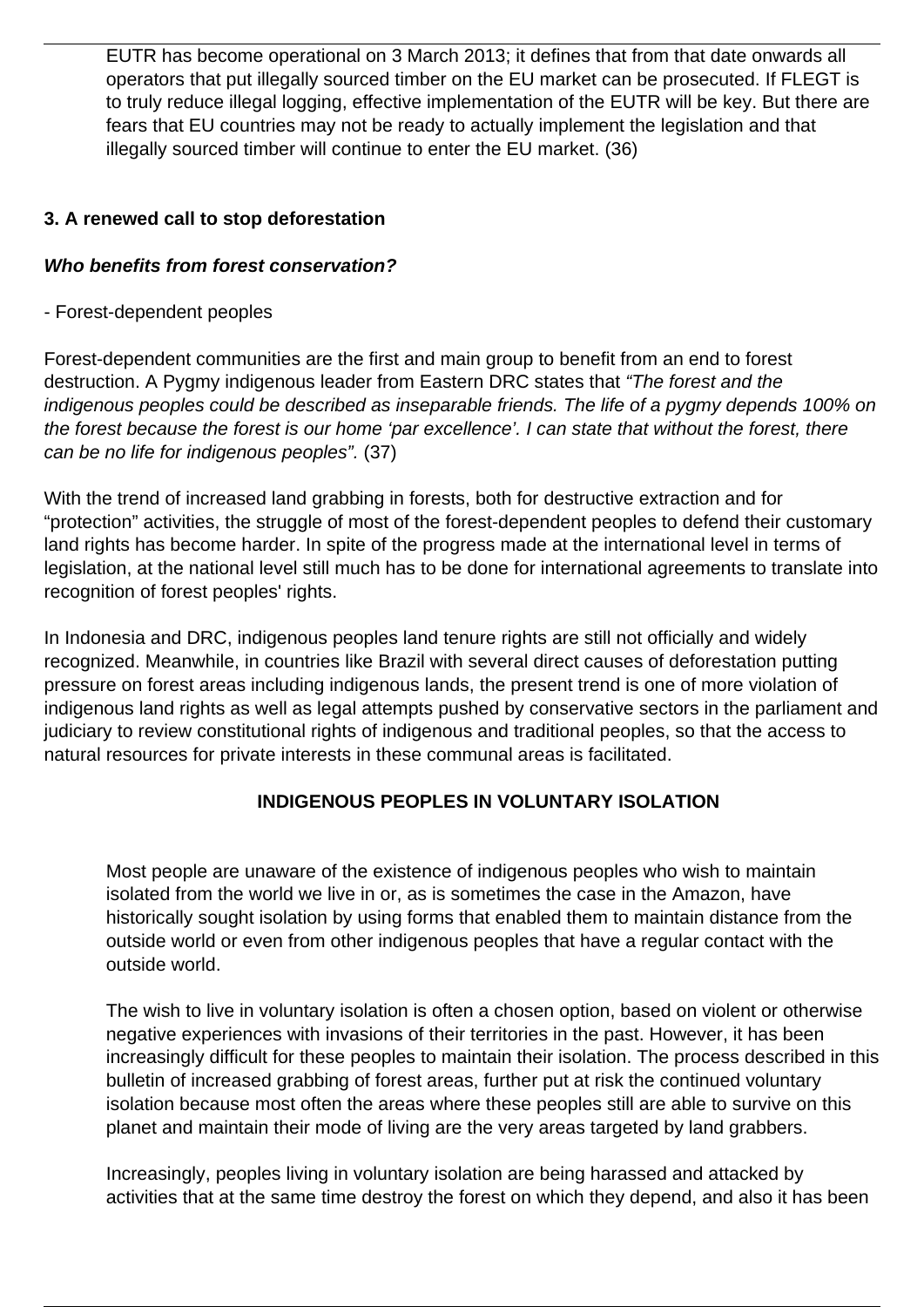reported in South America that they have been affected by REDD projects.

Different realities of Indigenous peoples in voluntary isolation can still be found in all continents in tropical forests, but it is clear that they will only be able to survive if their areas will not be subject to some or other form of appropriation.

## - The importance of tropical forests for humanity

Forests are not only important for those who directly depend on them, they fulfill a series of functions fundamental for the maintenance of life of the planet and for humanity.

A coalition of Indonesian NGOs exposes the impacts of deforestation for Indonesian people: "we have been witnessing massive disasters due to the shrinking of forest that serves as water catchment area and supports other ecological functions. Floods in Jambi, Central Kalimantan and the massive one in Wasior, Papua, should have been considered a wake-up call for forest governance sector. Recent floods in Jakarta, partially caused by deforestation to the mountain sources and banks of the 13 rivers that flow into Jakarta, provide a further reminder to the government of the consequences of not following through on their commitment to save the remaining forests." (38)

It is extremely concerning that studies on the impacts of climate change, a phenomenon that has the dominant production and consumption model at its root, highlight that climate change further aggravates the process of forest destruction. A recent study carried out by NASA focusing on the Amazon affirms that since 2005 the region has been showing signals of degradation because of climate change. According to the study, the Amazon forest was unable to recover from the big 2005 drought in the period up to 2010, when the area was affected by another severe drought period. This can affect heavily ecosystems in terms of structure and function inside the Amazon forest region. (39)

#### **The rights of Nature and the intrinsic value of forests**

Another reason to mention among the arguments to halt deforestation are the so-called "rights of Nature", that recognise the intrinsic value of forests. Although rights of Nature appears as something new for many, the concept is an integral part of many indigenous cultures and beliefs from around the world. The issue recently gained visibility and importance when Ecuador in 2008 included the inalienable rights of Nature in its new Constitution. Although this might appear more wording than practice, the idea is a radical break with the trend of land grabbing and privatization in tropical forest areas and a valuable new "tool" in the struggle against deforestation.

#### **Towards a strengthened struggle against deforestation**

The UNFF process on underlying causes of deforestation recommended in 1999 the need to establish democratic mechanisms for decision-making over natural resource management, including recognition of territorial rights of indigenous peoples and other traditional communities; a need to introduce changes in the current international macroeconomic policies, including the trade liberalization process; and a need to modify current unsustainable consumption patterns. (40)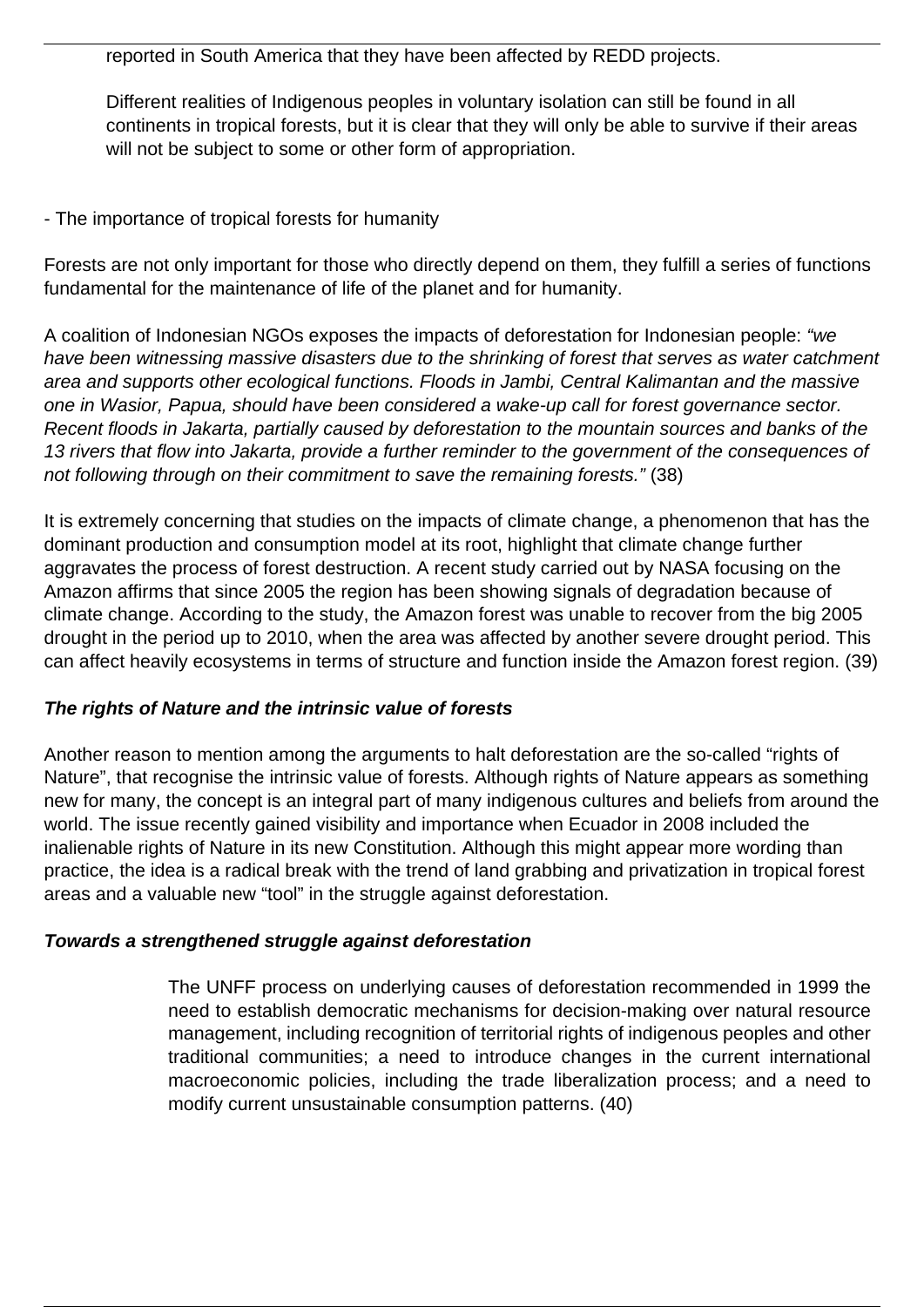To halt deforestation, the underlying causes need to be eliminated. Important actions towards this end include:

- **Recognition of the rights and control of forest and forest-dependent communities over their communal territories** with special attention for the indigenous peoples in voluntary isolation, who increasingly face difficulties to maintain their way of living. The demarcation of the territories of indigenous peoples is an efficient way to halt deforestation, and recognizing indigenous peoples rights also involves recognizing the rights of Nature and respect of human rights. According to studies from Brazil, forests are more protected within these territories, than in comparable forest areas outside these territories.
- **Combat the social exclusion of forest-dependent peoples and support their efforts to manage and govern their forest territories.** Forest peoples are increasingly organized to defend their rights in many forest-rich countries, and carry out their economic activities based on agroforestry and the collection of non-timber forest products. They face many difficulties and challenges. Forest-dependent communities in Brazil, organized in the National Council of Populations that live from the Forests (CNS), continue to suffer threats and leaders have been killed recently because they exposed loggers that illegally invaded their territories. In Indonesia, the movement of community-based forest management is increasing but the recognition is still very limited: out of the nearly 39 million hectares of forest on which utilization permits have been issued, only 0.5% have been granted for the people's benefit. (41)
- **Define forests by their true meaning** for forest-dependent peoples; exclude industrial tree monoculture plantations from the definition, they are not forests.
- **Expose the pattern of false solutions** like "sustainable" large-scale activities in tropical forests, REDD+, trade in environmental services, public-private partnerships, "green economy", etc that actors mentioned under the box "Actors Involved in Both Deforestation and Redd+ Activities" promote or support. Governments spend loads of money on such "solutions" and a broad spectrum of NGOs lots of time and efforts. Therefore, governments should urgently ´wake up´ and stop promoting false solutions because they do not halt deforestation and do not reduce social and environmental injustice.
- **Prefer to consume less instead of buying certified products** from large-scale operations and companies. Put pressure on governments to spend the billions of dollars given to corporations and financial institutions to alternatives to the dominant and unsustainable production and consumption model, for example locally and regionally sustained forms of production. We reiterate the call of the international Oilwatch network: Leave the oil beneath the soil and the coal in the hole!
- **Expose the actions of transnational corporations** and other actors that lead the land grabbing process described in this bulletin. Join the Campaign to Dismantle Corporate Power and Impunity. (42) While by the end of the 1990s, the lack of regulation of transnational corporations was mentioned as an underlying cause of deforestation, the past decade has shown that TNCs themselves with all their operations and the influence they exercise represent a main threat for the future of tropical forests.

# **Final remark**

We hope that with this brief overview we have not only shared information about the process of tropical deforestation, its underlying causes, actors, impacts and impacted but also motivate our readers to support the struggle against deforestation. This is obviously a huge challenge but also a fundamental task for all to put effort into. It is about supporting and defending true solutions instead of false solutions, it is about supporting efforts to dismantle corporate power instead of strengthening it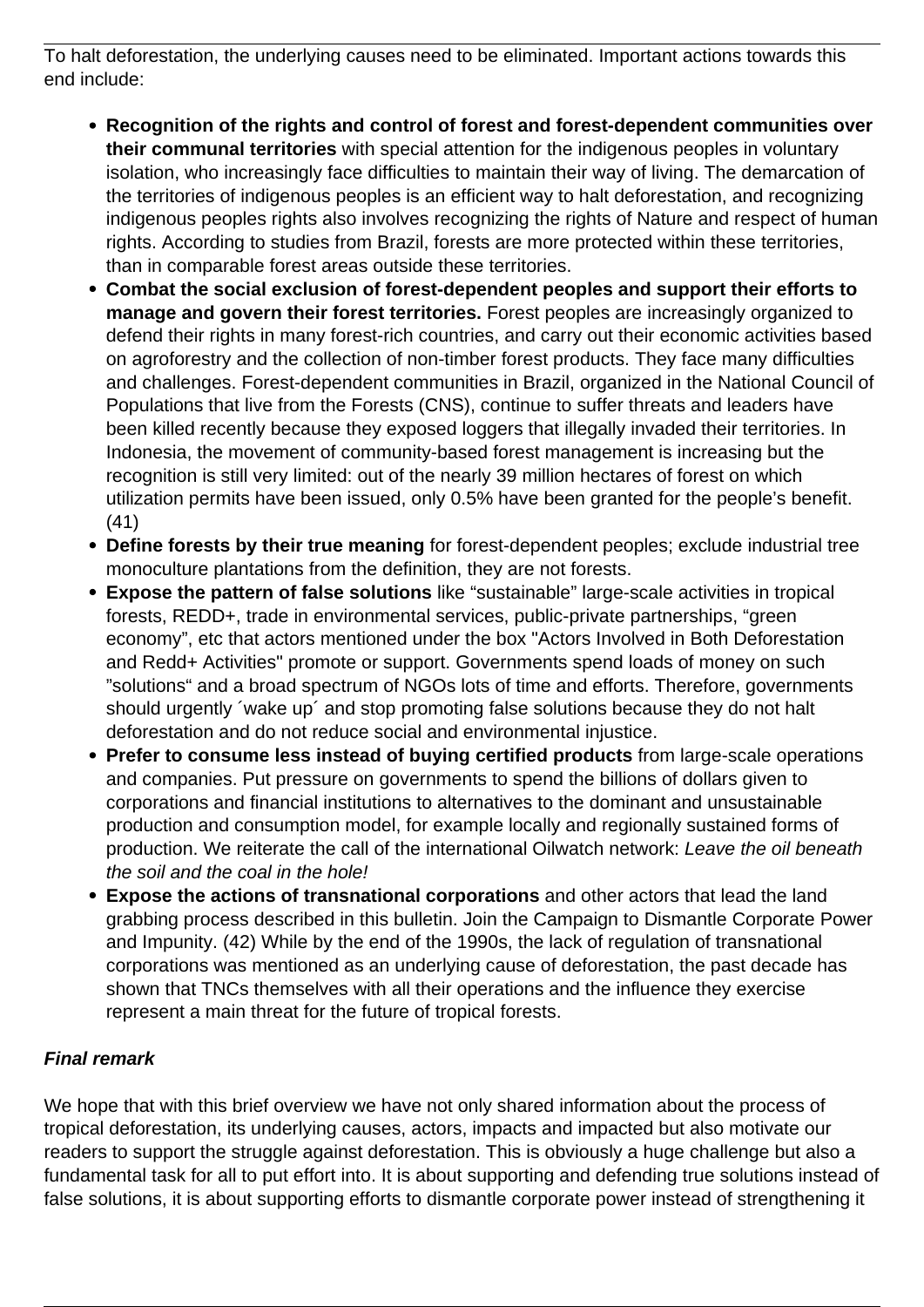and, above all, it is about building stronger alliances among communities opposing forest loss and among people in the North and South. The International Day of the Forests on the 21st of March provides an opportunity to reiterate that halting forest loss will remain an illusion until action is undertaken to eliminate the underlying causes that drive deforestation.

Notes:

- 1 <http://www.fao.org/docrep/013/i1757e/i1757e.pdf>
- 2 See WRM briefing on 'Forest definition' at http://www.wrm.org.uy/forests.html
- 3 <http://www.wrm.org.uy/deforestation/indirect.html>
- 4 <http://www.wrm.org.uy/deforestation/process.html>
- 5 [http://wrm.org.uy/articles-from-the-wrm-bulletin/section2/brazil-continued-](http://wrm.org.uy/articles-from-the-wrm-bulletin/section2/brazil-continued-destruction-of-forests-and-biodiversity-in-the-state-of-acre-considered-a-model-of-the-green-economy-in-the-brazilian-amazon/)
- [destruction-of-forests-and-biodiversity-in-the-state-of-acre-considered-a-](http://wrm.org.uy/articles-from-the-wrm-bulletin/section2/brazil-continued-destruction-of-forests-and-biodiversity-in-the-state-of-acre-considered-a-model-of-the-green-economy-in-the-brazilian-amazon/)
- [model-of-the-green-economy-in-the-brazilian-amazon/](http://wrm.org.uy/articles-from-the-wrm-bulletin/section2/brazil-continued-destruction-of-forests-and-biodiversity-in-the-state-of-acre-considered-a-model-of-the-green-economy-in-the-brazilian-amazon/)
- 6 <http://www.redd-monitor.org/2011/09/22/no-redd-platform-issues-wakeup-call-to-funders/>
- 7 [http://oglobo.globo.com/pais/exclusivo-desmatamento-na-amazonia](http://oglobo.globo.com/pais/exclusivo-desmatamento-na-amazonia-da-sinais-de-voltar-crescer-7389285)
- [-da-sinais-de-voltar-crescer-7389285](http://oglobo.globo.com/pais/exclusivo-desmatamento-na-amazonia-da-sinais-de-voltar-crescer-7389285)
- 8 [http://wrm.org.uy/articles-from-the-wrm-bulletin/section2/brazil-belo-](http://wrm.org.uy/articles-from-the-wrm-bulletin/section2/brazil-belo-monte-an-illegal-and-immoral-hydroelectric-dam-project-that-violates-numerous-rights/)
- [monte-an-illegal-and-immoral-hydroelectric-dam-project-that-violates-numerous-rights/](http://wrm.org.uy/articles-from-the-wrm-bulletin/section2/brazil-belo-monte-an-illegal-and-immoral-hydroelectric-dam-project-that-violates-numerous-rights/)
- 9 A group of NGOs and governmental departments working on social and environmental issues in the Amazon using geo-referenced information
- 10 - [http://www.oeco.com.br/reportagens/26723-atlas-amazonia-sob-](http://www.oeco.com.br/reportagens/26723-atlas-amazonia-sob-pressao-240-mil-km2-desmatados-em-10-anos)
- [pressao-240-mil-km2-desmatados-em-10-anos](http://www.oeco.com.br/reportagens/26723-atlas-amazonia-sob-pressao-240-mil-km2-desmatados-em-10-anos)
- 11 -<http://raisg.socioambiental.org/objectivos>
- 12 -<http://news.mongabay.com/2012/0722-chart-indonesia-forest-moratorium.html>
- 13 - [http://www.redd-monitor.org/2012/05/04/deforestation-in-indonesia](http://www.redd-monitor.org/2012/05/04/deforestation-in-indonesia-continues-despite-the-moratorium/)
- [-continues-despite-the-moratorium/](http://www.redd-monitor.org/2012/05/04/deforestation-in-indonesia-continues-despite-the-moratorium/)

14

- [http://www.redd-monitor.org/2013/01/29/indonesian-ngos-demand-action-saving-indonesias](http://www.redd-monitor.org/2013/01/29/indonesian-ngos-demand-action-saving-indonesias-remaining-forests-can-no-longer-be-delayed/)[remaining-forests-can-no-longer-be-delayed/](http://www.redd-monitor.org/2013/01/29/indonesian-ngos-demand-action-saving-indonesias-remaining-forests-can-no-longer-be-delayed/)
- 15 Suhadi, Zenzi, 2012. Indonesia: Oil palm plantations and Industrial "Plantation Forest" (HTI) violate human rights destroying Indigenous People's Identity. WRM bulletin 185
- 16 - [http://www.greenpeace.org/africa/en/Press-Centre-Hub/Press-releases](http://www.greenpeace.org/africa/en/Press-Centre-Hub/Press-releases/Greenpeace-DRCs-moratorium-on-industrial-logging-being-bypassed/)
- [/Greenpeace-DRCs-moratorium-on-industrial-logging-being-bypassed/](http://www.greenpeace.org/africa/en/Press-Centre-Hub/Press-releases/Greenpeace-DRCs-moratorium-on-industrial-logging-being-bypassed/)
- 17 Greenpeace, 2010. "Redd en DRC: menace o solution".
- 18 MECNT. 2012 "Étude qualitative sur les causes de la deforestation et de la dégradation des fôrtes en Republique Democratique de Congo ». Groupe de Travail Climat REDD et UN-REDD 19 - ibid
- 20 ibid
- 21 - [http://www.icmm.com](http://www.icmm.com/)
- 22 - [http://www.greenpeace.org/international/Global/international/publications/](http://www.greenpeace.org/international/Global/international/publications/%20forests/2011/stolen%20future.pdf)
- [forests/2011/stolen%20future.pdf](http://www.greenpeace.org/international/Global/international/publications/%20forests/2011/stolen%20future.pdf)
- 23 - [http://www.wrm.org.uy/bulletin/172/Brazil\\_Acre.html](http://www.wrm.org.uy/bulletin/172/Brazil_Acre.html)
- 24 - [http://www.wrm.org.uy/bulletin/167/UNEP\\_report.html](http://www.wrm.org.uy/bulletin/167/UNEP_report.html)
- 25 [-http://www.foeeurope.org/sites/default/files/publications/FoEE\\_Briefing\\_Europe\\_Global](http://www.foeeurope.org/sites/default/files/publications/FoEE_Briefing_Europe_Global%20_Land_Demand_1011.pdf) Land Demand 1011.pdf
- 26 - [www.greenpeace.org/france/PageFiles/266591/redd-en-rdc-menace-ou-soluti.pdf](http://www.greenpeace.org/france/PageFiles/266591/redd-en-rdc-menace-ou-soluti.pdf)
- 27 - [http://www.wrm.org.uy/bulletin/167/REDD\\_Indonesia.html](http://www.wrm.org.uy/bulletin/167/REDD_Indonesia.html)
- 28 -<http://www.wrm.org.uy/boletim/184/opiniao.html>
- 29 - [http://www.wrm.org.uy/bulletin/167/REDD\\_Indonesia.html](http://www.wrm.org.uy/bulletin/167/REDD_Indonesia.html)